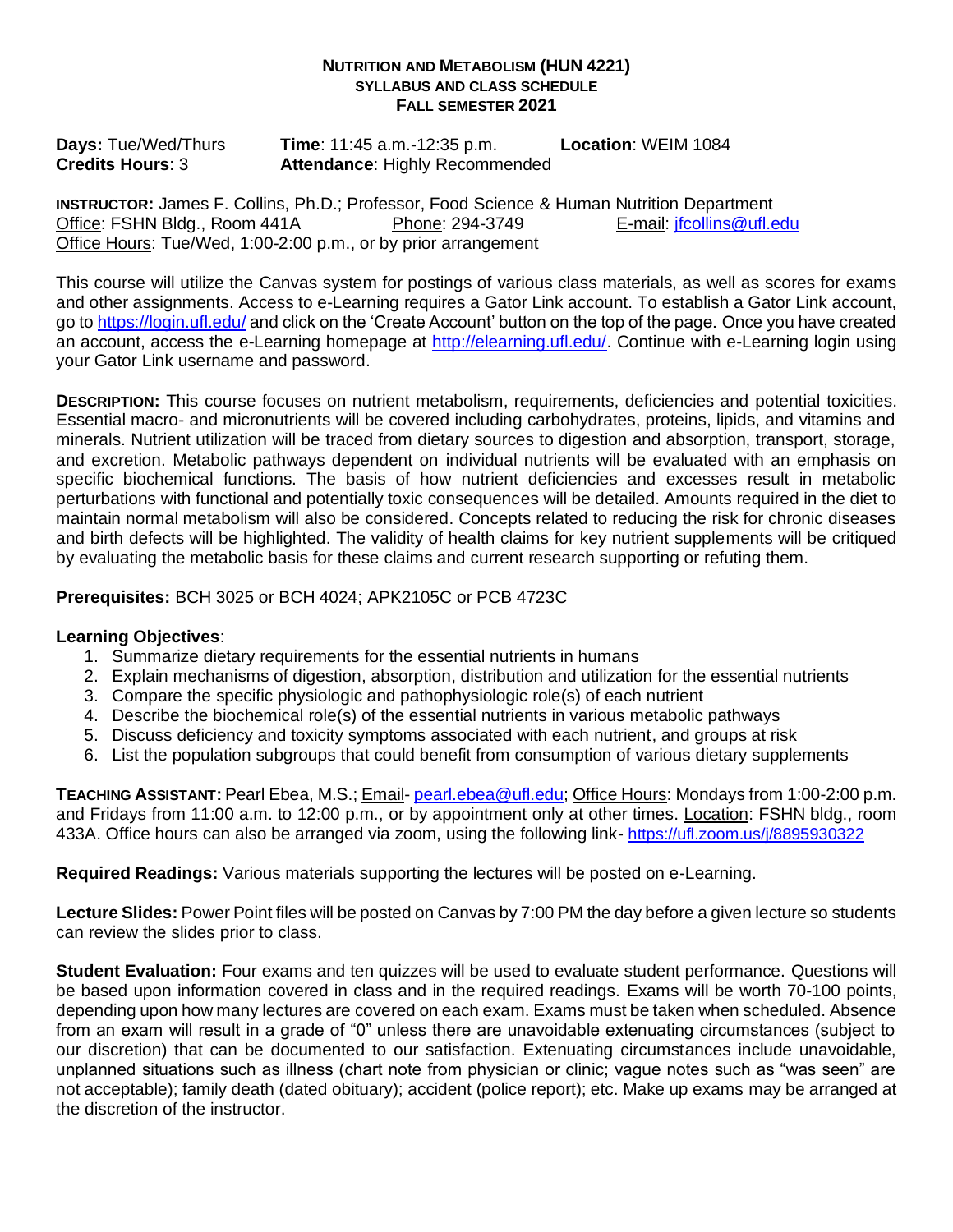Ten, 10-point quizzes will be given- the lowest quiz score will be dropped. A missed quiz will result in a grade of "0" unless there are unavoidable, extenuating circumstances (as outlined above), or if you have an interview at a professional school, which will also require documentation. Make up quizzes may be arranged at the discretion of the instructor.

**Performance Indicators Points** 4 EXAMS (PT TOTAL VARIES) 360 PTS (EX 1 = 100 PTS; EX 2 = 70 PTS; EX 3 = 100 PTS; EX 4 = 90 PTS) 9 QUIZZES (10 PTS EACH) 90 PTS **450 TOTAL PTS**

Final grades will be assigned according to total points earned:<br> $A = 450-414$   $A = 413-405$   $B = 404-396$   $B = 395-369$   $B = 395-369$  $B<sub>+</sub> = 404-396$  B = 395-369 B- = 368-360 C+ = 359-351  $C = 350-324$   $C = 323-315$   $D + = 314-306$   $D = 305-279$   $D = 278-270$   $E = \le 270$ 

**Grades are not curved and are not negotiable.** Should you have concerns or questions about your performance in the class, please see your instructor or teaching assistant as soon as possible. *Do not wait until the end of the semester*! You will have until a subsequent exam to discuss issues related to a previous exam with the instructor or the class TA. Another words, for example, you must see us to discuss exam 1 prior to exam 2 being administered. The same applies for quizzes. NOTE: No extra credit projects will be available. Current UF grading policies are found here: <https://catalog.ufl.edu/UGRD/academic-regulations/grades-grading-policies/>

Periodic bonus points may be available on unscheduled dates. Bonus points will be added to total points at the end of the semester. *There will be NO make-up bonus points even if an absence is excused.*

**EXPECTATIONS:** Regular attendance is expected and encouraged. In our experience, students who attend class regularly and actively participate in class-related exercises, typically earn higher grades at the end of the semester. You are responsible for all material presented in class, and for any assignments made for out-of-class work, including required readings posted on e-Learning. Course requirements for class attendance and makeups, etc., are consistent with UF policies: <https://catalog.ufl.edu/UGRD/academic-regulations/attendance-policies/>.

**CLASSROOM POLICIES:** Our class sessions will be in person and will also be recorded for some students in the class to either watch live or later. Students who watch lectures live remotely with their camera engaged or utilize a profile image are agreeing to have their video or image recorded. If you do not consent to have your profile or video image recorded, be sure to keep your camera off and do not use a profile image. Likewise, students who un-mute during class and participate orally are agreeing to have their voices recorded. If you are not willing to consent to have your voice recorded during class, you will need to keep your mute button activated and communicate exclusively using the "chat" feature, which allows students to type questions and comments live. The chat will not be recorded or shared. Unauthorized recording and unauthorized sharing of recorded materials is prohibited.

In response to COVID-19, the following practices are in place to maintain your learning environment, to enhance the safety of our in-classroom interactions, and to further the health and safety of us, our neighbors, and our loved ones.

- If you are not vaccinated, get vaccinated. Vaccines are readily available at no cost and have been demonstrated to be safe and effective against the COVID-19 virus. Visit this link for details on where to get your shot, including options that do not require an appointment: [https://coronavirus.ufhealth.org/vaccinations/vaccine-availability/.](https://coronavirus.ufhealth.org/vaccinations/vaccine-availability/) Students who receive the first dose of the vaccine somewhere off-campus and/or outside of Gainesville can still receive their second dose on campus.
- You are expected to always wear approved face coverings during class and within buildings even if you are vaccinated. Please continue to follow healthy habits, including best practices like frequent hand washing. Following these practices is our responsibility as Gators.
	- $\circ$  Sanitizing supplies are available in the classroom if you wish to wipe down your desks prior to sitting down and at the end of the class.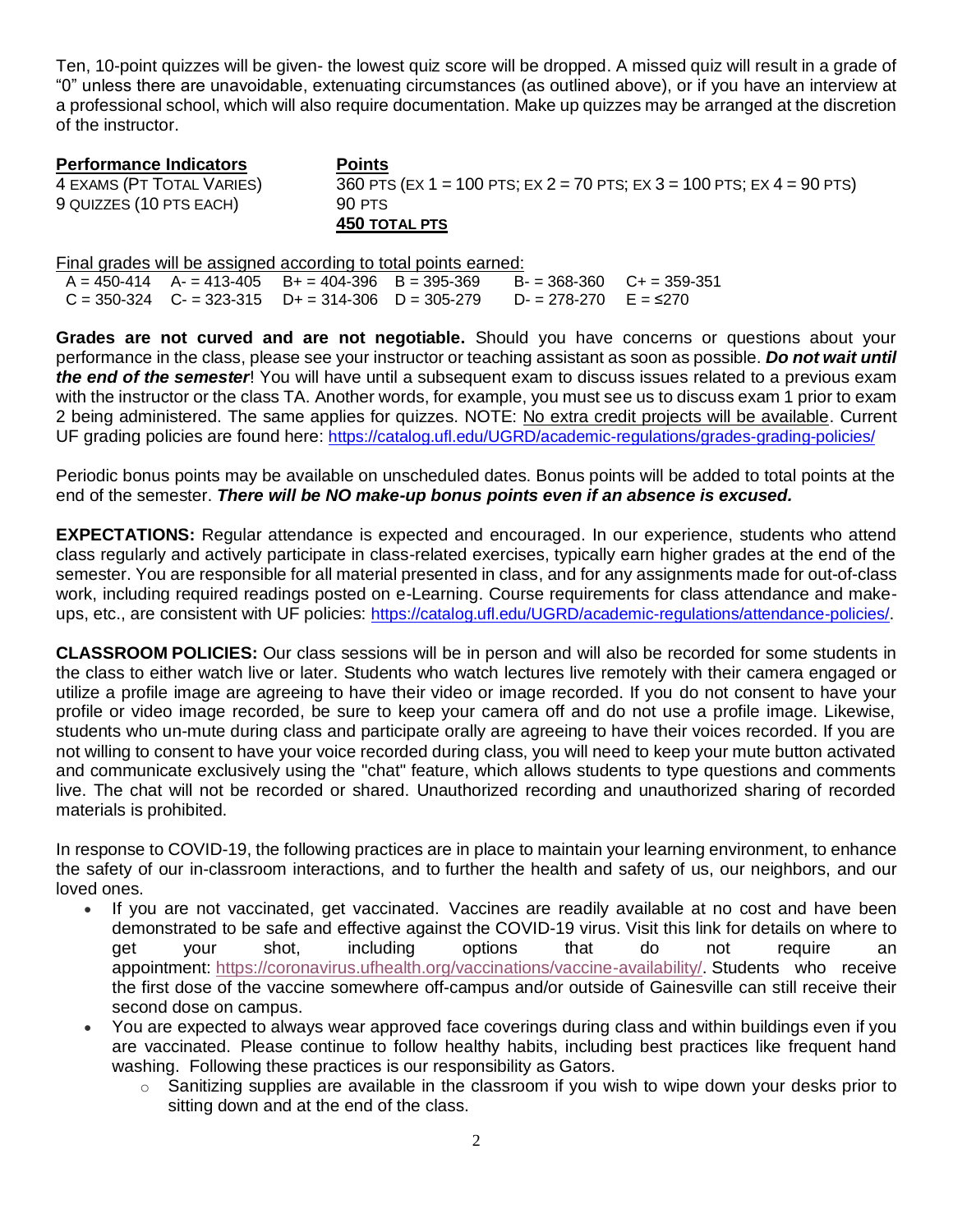- o Hand sanitizing stations are located in every classroom.
- If you sick, stay home and self-quarantine. Please visit the UF Health Screen, Test & Protect website about next steps, retake the questionnaire and schedule your test for no sooner than 24 hours after your symptoms began. Please call your primary care provider if you are ill and need immediate care or the UF Student Health Care Center at 352-392-1161 (or email [covid@shcc.ufl.edu\)](mailto:covid@shcc.ufl.edu) to be evaluated for testing and to receive further instructions about returning to campus. UF Health Screen, Test & Protect offers guidance when you are sick, have been exposed to someone who has tested positive or have tested positive yourself. Visit the UF Health [Screen,](https://click.info.gator360.ufl.edu/?qs=8f0d5e01a3f7385148f144e2089093522a358a8d85cb9db73c31675d3c5e5c0d27748d40c212f544822551342f1912ea5b4f2b890d5952e8) Test & Protect website for more information.
	- $\circ$  Course materials will be provided to you with an excused absence, and you will be given a reasonable amount of time to make up work.
	- o If you are withheld from campus by the Department of Health through Screen, Test & Protect you are not permitted to use any on campus facilities. Students attempting to attend campus activities when withheld from campus will be referred to the Dean of Students Office.
- Continue to regularly visit [coronavirus.UFHealth.org](http://coronavirus.ufhealth.org/) and [coronavirus.ufl.edu](http://coronavirus.ufl.edu/) for up-to-date information about COVID-19 and vaccination.

**COVID Contingencies:** Given the current state of the pandemic and anticipating that some students may be unable to attend class in person due to viral exposure and/or quarantine, the following remote options will be available this semester:

1) Office hours may be arranged with Dr. Collins in advance by zoom. The zoom link is[https://ufl.zoom.us/j/9793781413?pwd=R2FibGcrbVVMN0ZrMjU3SUNNUnpVdz09;](https://ufl.zoom.us/j/9793781413?pwd=R2FibGcrbVVMN0ZrMjU3SUNNUnpVdz09) Meeting ID: 979 378 1413; Passcode: 257620. Details about using UF Zoom can be found here:<https://elearning.ufl.edu/zoom/>

2) Lectures will be recorded live (i.e., synchronous) on Zoom. Links to the recordings will be posted on Canvas. Link to live lectures- [https://ufl.zoom.us/j/97507251290?pwd=Z3NtbEU4MFEzQ0JRQWVxMEJ5cVNtZz09;](https://ufl.zoom.us/j/97507251290?pwd=Z3NtbEU4MFEzQ0JRQWVxMEJ5cVNtZz09) Meeting ID: 975 0725 1290; Passcode: 460495

3) Quizzes and exams may be taken (synchronously) via HonorLock (details below). This option is only available with prior approval from Dr. Collins. Should you not be cleared for campus for COVID-related reasons, please contact Dr. Collins or your teaching assistant (Pearl Ebea) to discuss options at your earliest convenience.

Honorlock is an online proctoring service that allows you to take exams or quizzes remotely. You DO NOT need to create an account, download software or schedule an appointment in advance. Honorlock is available 24/7, and all that is needed is a computer, a working webcam/microphone, your ID, and a stable internet connection. To get started, you will need Google Chrome and download the [Honorlock Chrome Extension.](https://static.honorlock.com/install/extension) When you are ready to complete your assessment, log into Canvas, go to your course, and click on your exam. Clicking "Launch Proctoring" will begin the Honorlock authentication process, where you will take a picture of yourself, show your ID, and complete a scan of your room. Honorlock will be recording your exam session through your webcam, microphone, and recording your screen. Honorlock also has an integrity algorithm that can detect search-engine use, so please do not attempt to search for answers, even if it's on a secondary device. Honorlock support is available 24/7/365. If you encounter any issues, you may contact them through live chat on the [support page](https://honorlock.com/support/) or within the exam itself. Some guides you should review are [Honorlock MSRs,](https://honorlock.kb.help/-students-starting-exam/minimum-system-requirements/) [Student FAQ,](https://honorlock.kb.help/-students-starting-exam/honorlock-student-faq/) Honorlock [Knowledge Base,](https://honorlock.kb.help/) and [How to Use Honorlock.](https://www.youtube.com/watch?v=wRWE-9PUquo&feature=youtu.be) We wish you success!

**Academic Honesty**: UF students are bound by The Honor Pledge which states, "We, the members of the University of Florida community, pledge to hold ourselves and our peers to the highest standards of honor and integrity by abiding by the Honor Code. On all work submitted for credit by students at the University of Florida, the following pledge is either required or implied: "On my honor, I have neither given nor received unauthorized aid in doing this assignment." The Conduct Code specifies a number of behaviors that are in violation of this code and the possible sanctions. If you have any questions or concerns, please consult with the instructor or TAs in this class. For more information regarding the Student Honor Code, please see: [https://www.dso.ufl.edu/sccr/process/student-conduct-honor-code/.](https://www.dso.ufl.edu/sccr/process/student-conduct-honor-code/)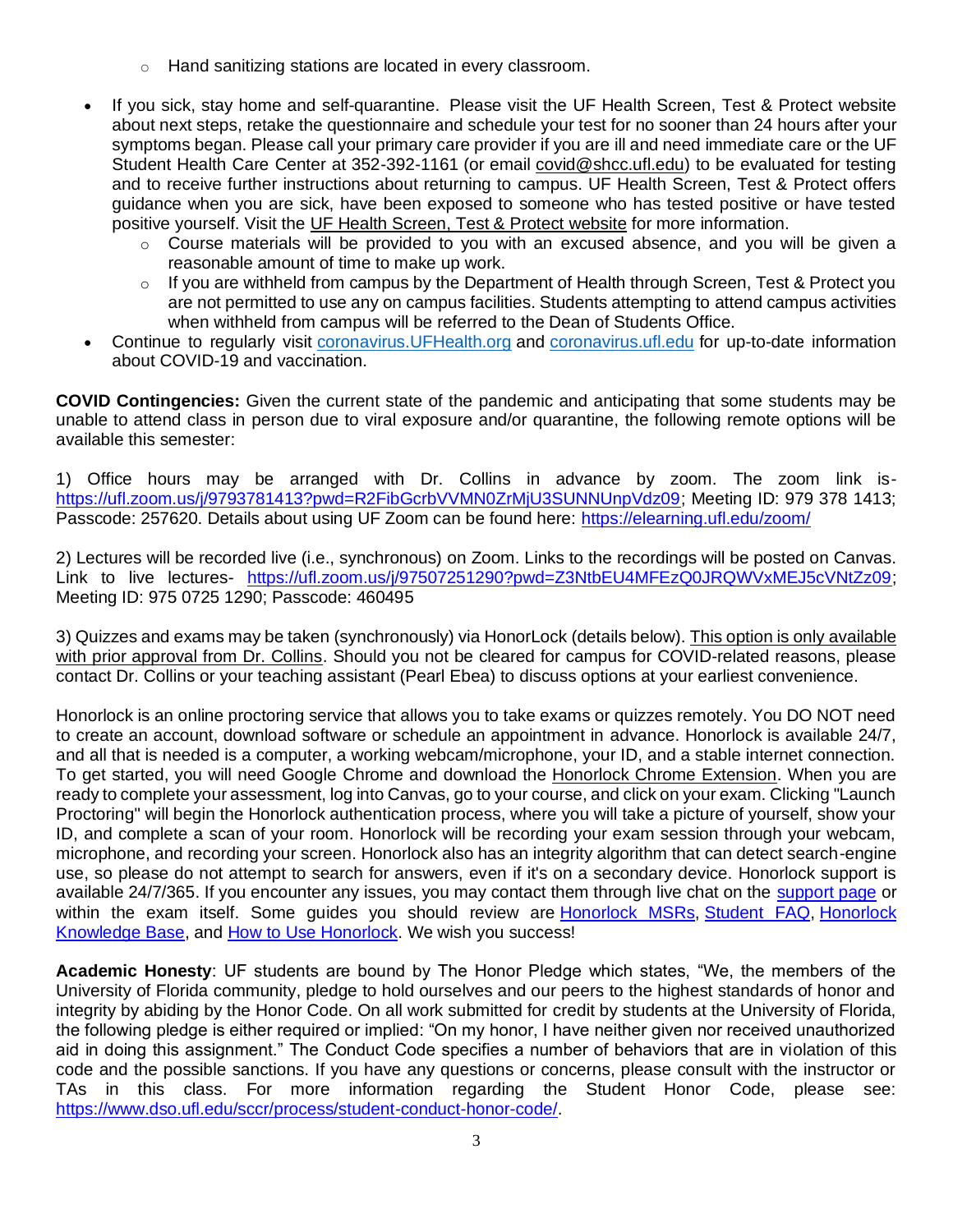**Online Course Evaluation Process:** Student assessment of instruction is an important part of efforts to improve teaching and learning. At the end of the semester, students are expected to provide feedback on the quality of instruction in this course using a standard set of university and college criteria. Students are expected to provide professional and respectful feedback on the quality of instruction in this course by completing course evaluations online via GatorEvals. Guidance on how to give feedback in a professional and respectful manner is available at: [https://gatorevals.aa.ufl.edu/students/.](https://gatorevals.aa.ufl.edu/students/) Students will be notified when the evaluation period opens and can complete evaluations through the email they receive from GatorEvals, in their Canvas course menu under GatorEvals, or via [https://ufl.bluera.com/ufl/.](https://ufl.bluera.com/ufl/) Summaries of course evaluation results are available to students at: [https://gatorevals.aa.ufl.edu/public-results/.](https://gatorevals.aa.ufl.edu/public-results/)

# **Campus Resources:**

Health and Wellness

- U Matter, We Care: If you or someone you know is in distress, please contact umatter@ufl.edu, 352-392- 1575, or visit U Matter, We Care website [\(https://umatter.ufl.edu/\)](https://umatter.ufl.edu/) to refer or report a concern and a team member will reach out to the student in distress.
- Counseling and Wellness Center: Visit the Counseling and Wellness Center website [\(https://counseling.ufl.edu/\)](https://counseling.ufl.edu/) or call 352-392-1575 for information on crisis services as well as non-crisis services.
- Student Health Care Center: Call 352-392-1161 for 24/7 information to help you find the care you need or visit the Student Health Care Center website (https://shcc.ufl.edu/).
- University Police Department: Visit UF Police Department website [\(https://police.ufl.edu/\)](https://police.ufl.edu/) or call 352-392- 1111 (or 9-1-1 for emergencies).
- UF Health Shands Emergency Room / Trauma Center: For immediate medical care call 352-733-0111 or go to the emergency room at 1515 SW Archer Road, Gainesville, FL 32608; Visit the UF Health Emergency Room and Trauma Center website (https://ufhealth.org/emergency-room-trauma-center).
- GatorWell Health Promotion Services: For prevention services focused on optimal wellbeing, including Wellness Coaching for Academic Success, visit the GatorWell website [\(https://gatorwell.ufsa.ufl.edu/\)](https://gatorwell.ufsa.ufl.edu/) or call 352-273-4450.

### Academic Resources

- E-learning technical support: Contact the UF Computing Help Desk [\(https://helpdesk.ufl.edu/\)](https://helpdesk.ufl.edu/) at 352- 392-4357 or via e-mail at [helpdesk@ufl.edu.](mailto:helpdesk@ufl.edu)
- Career Connections Center (https://career.ufl.edu/): Reitz Union Suite 1300, 352-392-1601. Career assistance and counseling services.
- Library Support (https://uflib.ufl.edu/find/ask/): Various ways to receive assistance with respect to using the libraries or finding resources.
- Teaching Center (https://teachingcenter.ufl.edu/): Broward Hall, 352-392-2010 or to make an appointment 352- 392-6420. General study skills and tutoring.
- Writing Studio (https://writing.ufl.edu/writing-studio/): 2215 Turlington Hall, 352-846-1138. Help brainstorming, formatting, and writing papers.
- Student Complaints On-Campus: Visit the Student Honor Code and Student Conduct Code webpage for more information.
- On-Line Students Complaints: View the Distance Learning Student Complaint Process

### **Services for Students with Disabilities (**0001 Reid Hall, 352-392-8565, [https://disability.ufl.edu/\)](https://disability.ufl.edu/))

The Disability Resource Center coordinates the needed accommodations of students with disabilities. This includes registering disabilities, recommending academic accommodations within the classroom, accessing special adaptive computer equipment, providing interpretation services and mediating faculty-student disability related issues. Students requesting classroom accommodation must first register with the Dean of Students Office. The Dean of Students Office will provide documentation to the student who must then provide this documentation to the instructor when requesting accommodation.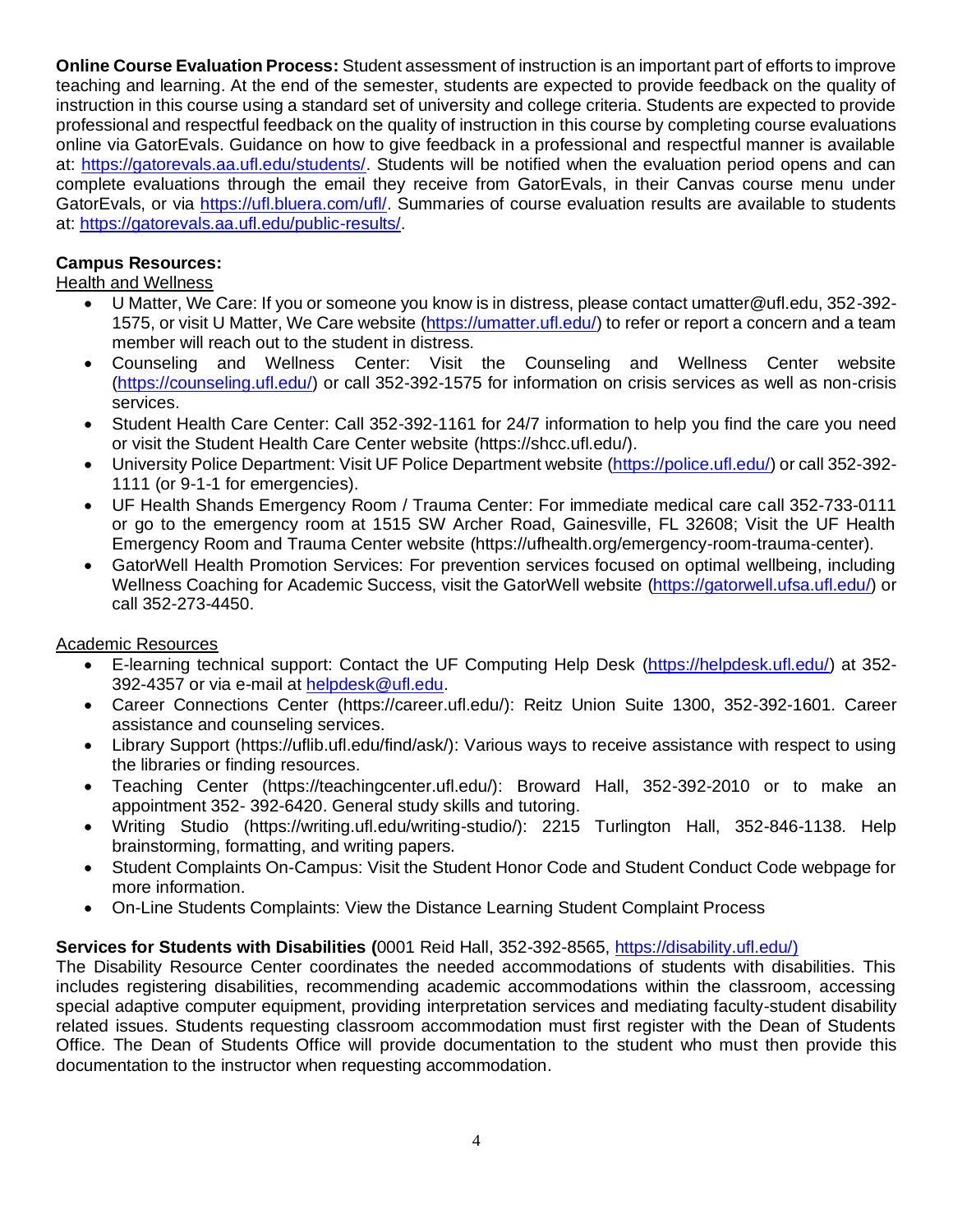**Software Use:** All faculty, staff and students at the university are required and expected to obey the laws and legal agreements governing software use. Failure to do so can lead to monetary damages and/or criminal penalties for the individual violator. Because such violations are also against university policies and rules, disciplinary action will be taken as appropriate.

**Other Information:** Lecture materials and other information are the property of the University of Florida and the course Instructor and may not be used for any commercial purpose. Students found in violation may be subject to disciplinary action under the University's Student Conduct Code. Only students formally registered for the course are permitted to attend lectures and take exams.

**In-class Recordings**: Students are allowed to record video or audio of class lectures. However, the purposes for which these recordings may be used are strictly controlled. The only allowable purposes are (1) for personal educational use, (2) in connection with a complaint to the university, or (3) as evidence in, or in preparation for, a criminal or civil proceeding. All other purposes are prohibited. Specifically, students may not publish recorded lectures without the written consent of the instructor. A "class lecture" is an educational presentation intended to inform or teach enrolled students about a particular subject, including any instructor-led discussions that form part of the presentation, and delivered by any instructor hired or appointed by the University, or by a guest instructor, as part of a University of Florida course. A class lecture does not include lab sessions, student presentations, clinical presentations such as patient history, academic exercises involving solely student participation, assessments (quizzes, tests, exams), field trips, private conversations between students in the class or between a student and the faculty or lecturer during a class session. Publication without permission of the instructor is prohibited. To "publish" means to share, transmit, circulate, distribute, or provide access to a recording, regardless of format or medium, to another person (or persons), including but not limited to another student within the same class section. Additionally, a recording, or transcript of a recording, is considered published if it is posted on or uploaded to, in whole or in part, any media platform, including but not limited to social media, book, magazine, newspaper, leaflet, or third-party note/tutoring services. A student who publishes a recording without written consent may be subject to a civil cause of action instituted by a person injured by the publication and/or discipline under UF Regulation 4.040 Student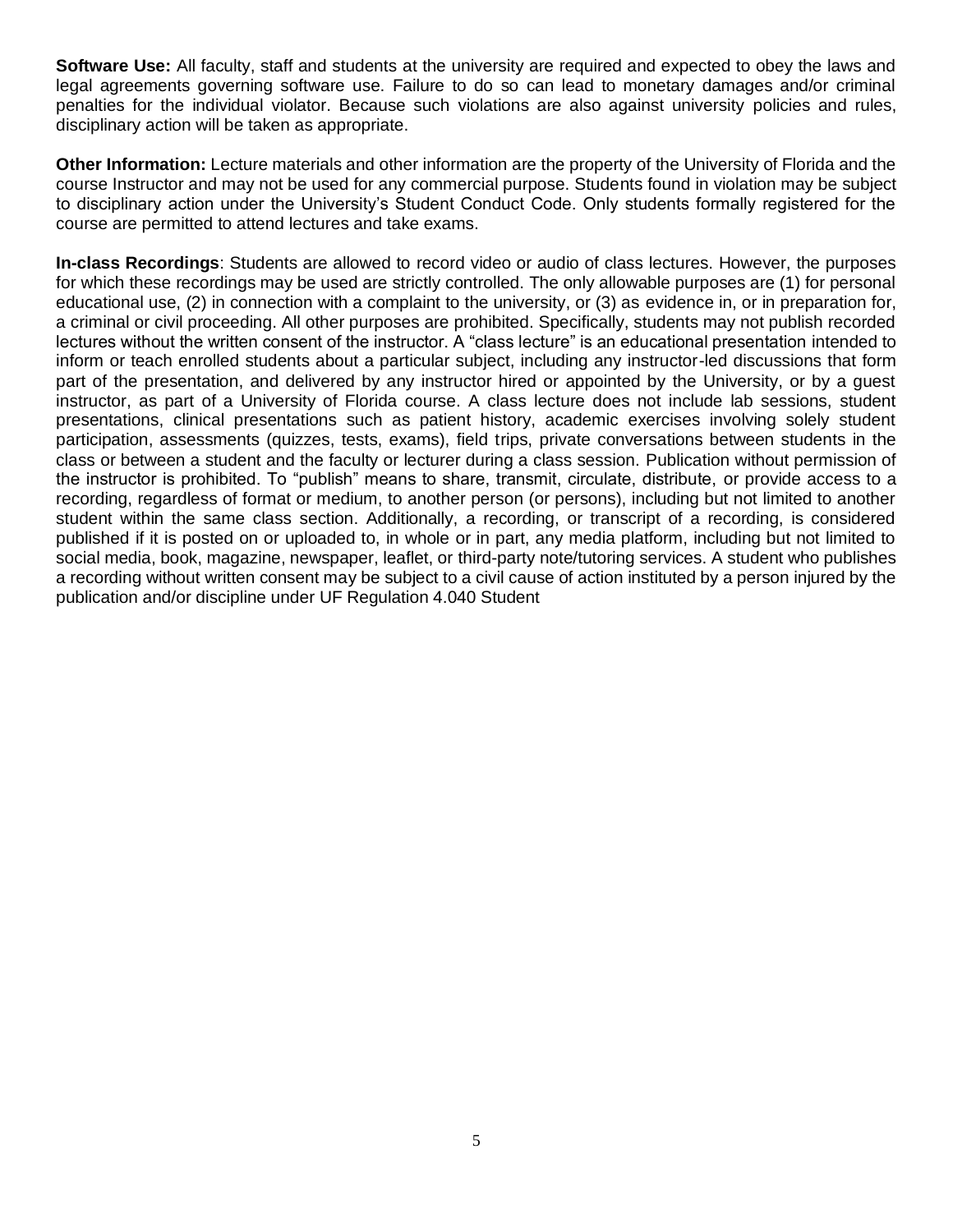# **CLASS SCHEDULE**#

|                               | <b>AUGUST</b>    | 24             | $T^{\dagger}$           | Course Intro                                                                   |
|-------------------------------|------------------|----------------|-------------------------|--------------------------------------------------------------------------------|
| <b>WATER-SOLUBLE VITAMINS</b> |                  | 25             | W                       | Folate                                                                         |
|                               |                  | 26             | <u>R</u>                | Folate                                                                         |
|                               |                  | 31             | T                       | Vitamin B <sub>12</sub> Practice Quiz                                          |
|                               | <b>SEPTEMBER</b> | 1              | W                       | Vitamin $B_{12}$                                                               |
|                               |                  | $rac{2}{7}$    | $R^{\star\star}$        | <u>Vitamin B<sub>6</sub></u><br>$Q1$ (Folate, $B_{12}$ )                       |
|                               |                  |                | T                       | Thiamin $(B_1)$                                                                |
|                               |                  | 8              | W                       | Riboflavin (B <sub>2</sub> )                                                   |
|                               |                  | 9              | $R^{\star\star}$        | <b>Niacin (B<sub>3</sub>) Q2 (B<sub>6</sub>, B<sub>1</sub>, B<sub>2</sub>)</b> |
|                               |                  | 14             | $\mathsf T$             | <b>Biotin</b>                                                                  |
|                               |                  | 15             | W                       | Vitamin C                                                                      |
|                               |                  | 16             | $R^{\star\star}$        | Exam Review Q3 (B <sub>3</sub> , biotin, vitamin C)                            |
|                               |                  | 21             | $\mathsf T$             | <b>EXAM 1 (COVERS 10 LECTURES = 100 POINTS [40Q])</b>                          |
| <b>FAT-SOLUBLE VITAMINS</b>   |                  | 22             | W                       | <b>Vitamin E</b>                                                               |
|                               |                  | 23             | R                       | <b>Vitamin D</b>                                                               |
|                               |                  | 28             | $\mathsf T$             | Vitamin D                                                                      |
|                               |                  | 29             | $W^{\star\star}$        | Vitamin A<br>Q4 (vitamin E, vitamin D)                                         |
|                               |                  | 30             | $\mathsf R$             | <b>Vitamin A</b>                                                               |
|                               | <b>OCTOBER</b>   | 5              | Τ                       | Vitamin K                                                                      |
|                               |                  | 6              | $W^{\star\star}$        | Metabolic Integration (Vitamins) Q5 (vitamins A, K)                            |
|                               |                  | 7              | <u>R</u>                | <b>Exam Review</b>                                                             |
|                               |                  | 12             | $\mathsf{T}$            | EXAM 2 (COVERS 7 lectures = 70 points [28Q])                                   |
| <b>MINERALS</b>               |                  | 13             | W                       | Calcium                                                                        |
|                               |                  | 14             | $\overline{\mathsf{R}}$ | Phosphorus/Magnesium                                                           |
|                               |                  | 19             | $\mathsf T$             | Copper                                                                         |
|                               |                  | 20             | $W^{\star\star}$        | Iron Q6 (Ca, P, Mg, Cu)                                                        |
|                               |                  | 21             | <u>R</u>                | <u>Iron</u>                                                                    |
|                               |                  | 26             | T                       | Zinc                                                                           |
|                               |                  | 27             | $W^{\star\star}$        | Q7 (Fe, Zn, Se)<br>Selenium                                                    |
|                               |                  | 28             | $\mathsf R$             | Iodine                                                                         |
|                               | <b>NOVEMBER</b>  | $\overline{2}$ | T                       | Electrolytes (Na, K, Cl)                                                       |
|                               |                  | 3              | W                       | Antioxidants                                                                   |
|                               |                  | $\frac{4}{9}$  | $R^{\star\star}$        | Exam Review Q8 (I, electrolytes, antioxidants)                                 |
|                               |                  |                | $\overline{\mathsf{T}}$ | <b>EXAM 3 (COVERS 10 LECTURES = 100 POINTS [40Q])</b>                          |
| <b>MACRONUTRIENTS</b>         |                  | 10             | W                       | Carbohydrates                                                                  |
|                               |                  | 11             | R                       | No Class- Veterans Day                                                         |
|                               |                  | 16             | Τ                       | Carbohydrates                                                                  |
|                               |                  | 17             | W                       | Lipids                                                                         |
|                               |                  | <u>18</u>      | $\overline{\mathsf{R}}$ | Lipids                                                                         |
|                               |                  | 23             | T                       | OPEN (TBD)                                                                     |
|                               |                  | 24             | W                       | No Class- Thanksgiving break                                                   |
|                               |                  | 25             | $\overline{\mathsf{R}}$ | No Class- Thanksgiving break                                                   |
|                               |                  | 30             | $T^{**}$                | <b>Proteins</b><br>Q9 (CHOs, lipids)                                           |
|                               | <b>DECEMBER</b>  | 1.             | W                       | <b>Proteins</b>                                                                |
|                               |                  |                | $\mathsf R$             | Metabolic Integration (Minerals/Macronutrients)                                |
|                               |                  | $\frac{2}{7}$  | $T^{**}$                | Q10 (proteins, MI)<br>Exam Review                                              |
|                               |                  | 8              | W                       | EXAM 4 (COVERS 7 LECTURES [28Q] + COMPREHENSIVE [8Q] = [36Q] = 90              |
| POINTS)                       |                  |                |                         |                                                                                |

#Subject to change

 $^{\dagger}$ T = Tuesday; W = Wednesday; R = Thursday

\*\*Quizzes given on these days